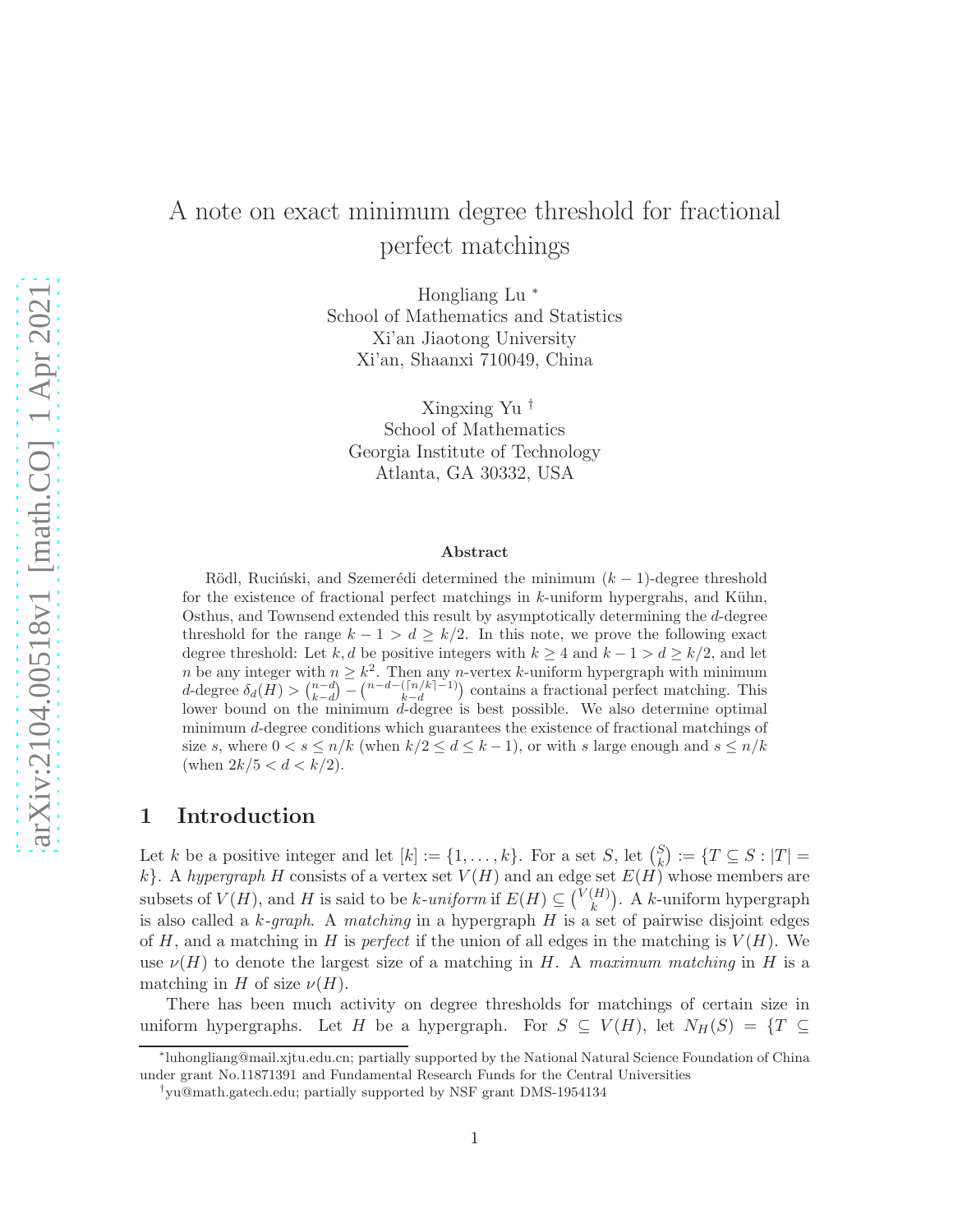$V(H) \setminus S$ :  $T \cup S \in E(H)$ } and let  $d_H(S) := |N_H(S)|$ . For integer  $d \geq 0$ , let  $\delta_d(H) =$  $\min\left\{d_H(S): S\in\binom{V(H)}{d}\right\}$  $\begin{pmatrix} H \\ d \end{pmatrix}$ , which is the *minimum d-degree* of H. Then  $\delta_0(H) = e(H)$ , the number of edges in H. For integers  $n, k, d, s$  satisfying  $0 \leq d \leq k-1$  and  $0 \leq s \leq n/k$ , let  $m_d^s(k, n)$  denote the minimum integer m such that every k-graph H on n vertices with  $\delta_d(H) \geq m$  has a matching of size s.

Rödl, Rucinski, and Szemerédi [\[8\]](#page-6-0) determined  $m_{k-1}^{n/k}$  $\binom{n}{k-1}(k,n)$  for all integers  $k \geq 3$  and  $n \in k\mathbb{Z}$  sufficiently large. Given positive integers  $k, d$  with  $k \geq 4$  and  $k-2 \geq d \geq k/2$ , Treglown and Zhao [\[9,](#page-6-1)10] showed that  $m_d^{n/k}$  $\frac{n}{d}(k,n) \sim \frac{1}{2}$  $rac{1}{2}$  $\binom{n-d}{k-d}$  $_{k-d}^{n-d}$ .

One approach to finding a large matching in a k-graph is to first find a large fractional matching in the k-graph, and then convert that fractional matching to a matching. This approach has been used quite often, for example, in  $[1, 3, 6]$  $[1, 3, 6]$  $[1, 3, 6]$ . A fractional matching in a kgraph H is a function  $f: E(H) \to [0,1]$  such that, for each  $v \in V(H)$ ,  $\sum_{\{e \in E(H): v \in e\}} f(e) \le$ 1. The size of f is  $\sum_{e \in E(H)} f(e)$ , and f is a fractional perfect matching if it has size  $|V(H)|/k$ . We use  $\nu'(H)$  to denote the maximum size of a fractional matching in H. For integers n, k, d and positive rational number s satisfying  $0 \leq d \leq k-1$  and  $s \leq n/k$ , let  $f_d^s(k, n)$  denote the minimum integer m such that every k-graph H on n vertices with  $\delta_d(H) \geq m$  has a fractional matching of size s.

Alon et al. [\[1\]](#page-5-0) provided a connection between the parameters  $m_d^s(k, n)$  and  $f_d^s(k, n)$ . Let k, d be integers such that  $1 \leq d \leq k-1$  and let n be a sufficiently large integer. If there exists  $c^* > 0$  such that  $f_d^{n/k}$  $d^{n/k}(k, n) \sim c^* \binom{n-d}{k-d}$  $_{k-d}^{n-d}$ , then  $m_d^{n/k}$  $\binom{n}{d}(k,n) \sim \max\{c^*,1/2\} \binom{n-d}{k-d}$  $_{k-d}^{n-d}$ ). (For integervalued functions  $h_1(n)$ ,  $h_2(n)$ , we write  $h_1(n) \sim h_2(n)$  if  $\lim_{n\to\infty} h_1(n)/h_2(n) = 1$ . In the same paper, they show a way to convert a large fractional matching to a matching using an absorbing technique and a two-round randomization technique; while Kühn, Osthus, and Townsend [\[6\]](#page-6-3) used the weak regularity lemma for hypergraphs to show  $m_d^{an} \sim (1 - (1$  $a)^{k-d}$  $\binom{n-d}{k-d}$  $\binom{n-d}{k-d}$ , where  $0 \le a < \min\{(k-d)/2, (1-\varepsilon)n/k\}$  and  $\varepsilon > 0$  is a constant.

Rödl, Ruciński, and Szemerédi [\[7\]](#page-6-4) proved that  $f_{k-1}^{n/k}$  $\binom{n}{k-1}(k,n) = \lceil n/k \rceil$ , which is much smaller than  $m_{k-1}^{n/k}$  $_{k-1}^{n/k}(k, n)$  when  $n \in k\mathbb{Z}$  (which is approximately  $n/2$ ). Kühn, Osthus, and Townsend [\[6\]](#page-6-3) determined  $f_d^s(k, n)$  asymptotically when  $s \leq n/(2(k-2))$  or  $d \geq k/2$ .

Alon et al. [\[1\]](#page-5-0) conjectured that for all  $1 \leq d \leq k-1$ ,  $f_d^{n/k}$  $\binom{n}{d}(k,n) \sim (1-(1-1/k)^{k-d})\binom{n-d}{k-d}$  $_{k-d}^{n-d}),$ and proved it for  $k \geq 3$  and  $k - 4 \leq d \leq k - 1$ . In this note, we determine the exact value of  $f_d^{n/k}$  $d_d^{n/k}(k, n)$  for certain ranges of d, using a result of Frankl [\[4\]](#page-5-2) and a result of Frankl and Kupavskii [\[5\]](#page-5-3). This is a special case of the following result.

<span id="page-1-0"></span>**Theorem 1.1** Let k, d be integers such that  $k \geq 4$  and  $2k/5 < d \leq k-1$ . There exists  $s_0 = s_0(k, d)$  such that, for any integer n with  $n \geq 2k^2$  and every rational s with  $s_0 < s \leq$  $n/k, f_d^s(k, n) = {n-d \choose k-d}$  $\binom{n-d}{k-d} - \binom{n-d-(\lceil s \rceil-1)}{k-d} + 1.$  Actually, we can take  $s_0(k,d) = 0$  when  $d \geq k/2$ and  $s_0(k, d) = 1$  when  $2k/5 < d < k/2$ .

In Section 2, we prove a technical result, Lemma [2.4,](#page-2-0) about fractional matchings. In Section 3, we give a short proof of Theorem [1.1](#page-1-0) by applying Lemma [2.4,](#page-2-0) a result of Frankl (Lemma [2.2\)](#page-2-1), and a result of Frankl and Kupavskii (Lemma [2.3\)](#page-2-2). We will also discuss other related work on asymptotic and exact bounds for  $f_d^s(k, n)$  in Section 4.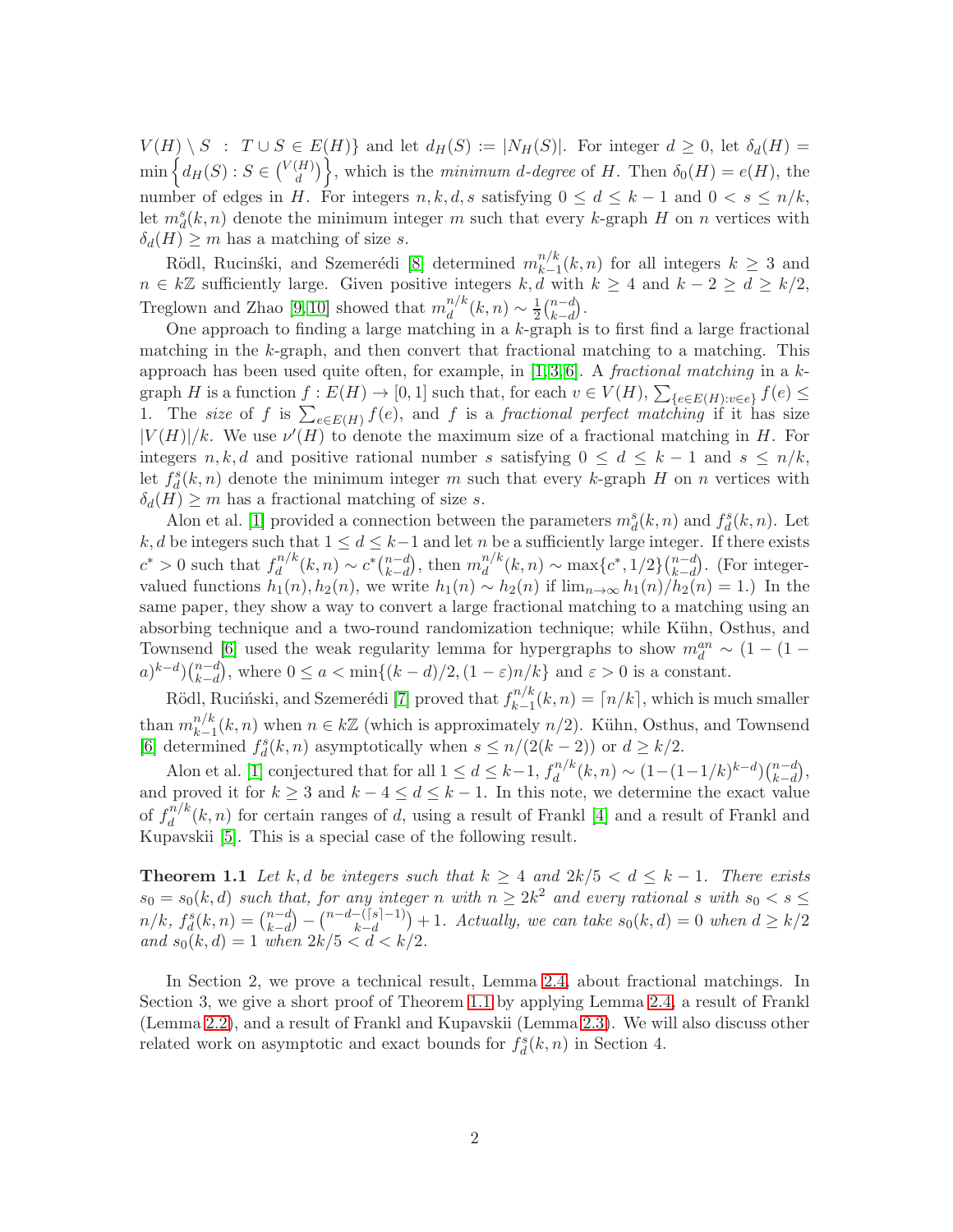#### 2 Fractional matchings

One of the ideas in our proof is to use the strong duality between the size of a largest fractional matching in a hypergraph and the size of a smallest fractional vertex cover of that hypergraph. This idea has been already explored before, e.g., see [\[1,](#page-5-0)6]. Let H be a hypergraph. A *fractional vertex cover* of H is a function  $\omega : V(H) \to [0,1]$ , such that for each  $e \in E(H)$  we have  $\sum_{\{v : v \in e\}} \omega(v) \ge 1$ . The size of  $\omega$  is  $\sum_{v \in V(H)} \omega(v)$ . We use  $\mu(H)$ to denote the minimum size of a fractional vertex cover in H. Note that  $\nu'(H) = \mu(H)$  for any hypergraph  $H$ , as they are optimal solutions of two dual linear programs. In our proof of Theorem [1.1,](#page-1-0) we will use this fact to transform the fractional matching problem on H to one on another hypergraph  $H'$ .

First, observe that  $\binom{n-d}{k-d}$  $\binom{n-d}{k-d} - \binom{n-d-(\lceil s \rceil-1)}{k-d} + 1$  is a lower bound for  $f_d^s(k,n)$ . For convenience, we state it as lemma below. The construction involved in the proof is standard, e.g., see equations  $(3)$  and  $(4)$  in [\[1\]](#page-5-0).

<span id="page-2-3"></span>**Lemma 2.1** Let k, d be integers such that  $k \geq 2$  and  $0 \leq d \leq k-1$ . Then, for any integer n with  $n \geq k$  and any rational s with  $0 < s \leq n/k$ ,  $f_d^s(k,n) \geq \binom{n-d}{k-d}$  $_{k-d}^{n-d}$ ) –  $\binom{n-d-(\lceil s \rceil-1)}{k-d}+1$ .

**Proof.** Let  $H_k(n, s)$  be the k-uniform hypergraph with vertex set [n] and edge set consisting of all k-element subsets of [n] which have non-empty intersection with the subset  $\lfloor s \rfloor - 1$ .

First, suppose  $0 < s \leq 1$ . Then, by definition,  $H_k(n, s)$  has no edge and, thus, has no fractional matching of any positive size. Therefore, in this case,  $f_d^s(k,n) \geq 1 = \binom{n-d}{k-d}$  $_{k-d}^{n-d}$ ) –  $\binom{n-d-([s]-1)}{k-d}$  $\binom{-1}{k-d}+1.$ 

Hence, we may assume  $s > 1$ . Then

$$
\delta_d(H_k(n,s)) = \binom{n-d}{k-d} - \binom{n-d-(\lceil s \rceil-1)}{k-d}.
$$

Let  $\omega : [n] \to [0,1]$  such that  $\omega(x) = 1$  for all  $x \in [s] - 1$  and  $\omega(x) = 0$  for all  $x \in [n] \setminus$  $[[s]-1]$ . Clearly,  $\omega$  is a fractional vertex cover of  $H_k(n, s)$ . So  $\nu'(H_k(n, s)) = \mu(H_k(n, s)) \le$  $[s] - 1$ , and the assertion of the lemma holds. П

We also need two results concerning a famous conjecture of  $Erd\ddot{\alpha}$  [\[2\]](#page-5-4) on the matching number of a k-graph; both have a requirement on the number of vertices. The first result is due to Frankl (Theorem 1.1 in [\[4\]](#page-5-2)).

<span id="page-2-1"></span>**Lemma 2.2 (Frankl)** Let k, s be integers with  $k \geq 2$  and  $s \geq 1$ . Then, for any integer n with  $n \geq (2k-1)s + k, m_0^s(k,n) = {n \choose k}$  $\binom{n}{k} - \binom{n-s+1}{k}$  ${k+1 \choose k} + 1.$ 

<span id="page-2-2"></span>The second result is due to Frankl and Kupavskii (Theorem 1 in [\[5\]](#page-5-3)).

**Lemma 2.3 (Frankl and Kupavskii)** Let k be an integer with  $k \geq 2$ . There exists an absolute constant  $s_0 \geq 1$  such that, for any integer  $s \geq s_0$  and any integer  $n \geq (5k/3-2/3)s$ ,  $m_0^s(k, n) = {n \choose k}$  $\binom{n}{k} - \binom{n-s+1}{k}$  ${k+1 \choose k} + 1.$ 

<span id="page-2-0"></span>We now state and prove the main result of this section, which essentially says that  $f_d^s(k,n) \leq f_0^s(k-d,n-d)$ , following the method used by Alon et al. in [\[1\]](#page-5-0). Recall that for a hypergraph H and  $S \subseteq V(H)$ ,  $N_H(S) = \{T \subseteq V(H) \setminus S : S \cup T \in E(H)\}$ . We also view  $N_H(S)$  as a hypergraph with vertex set  $V(H) \setminus S$  and edge-set  $N_H(S)$ .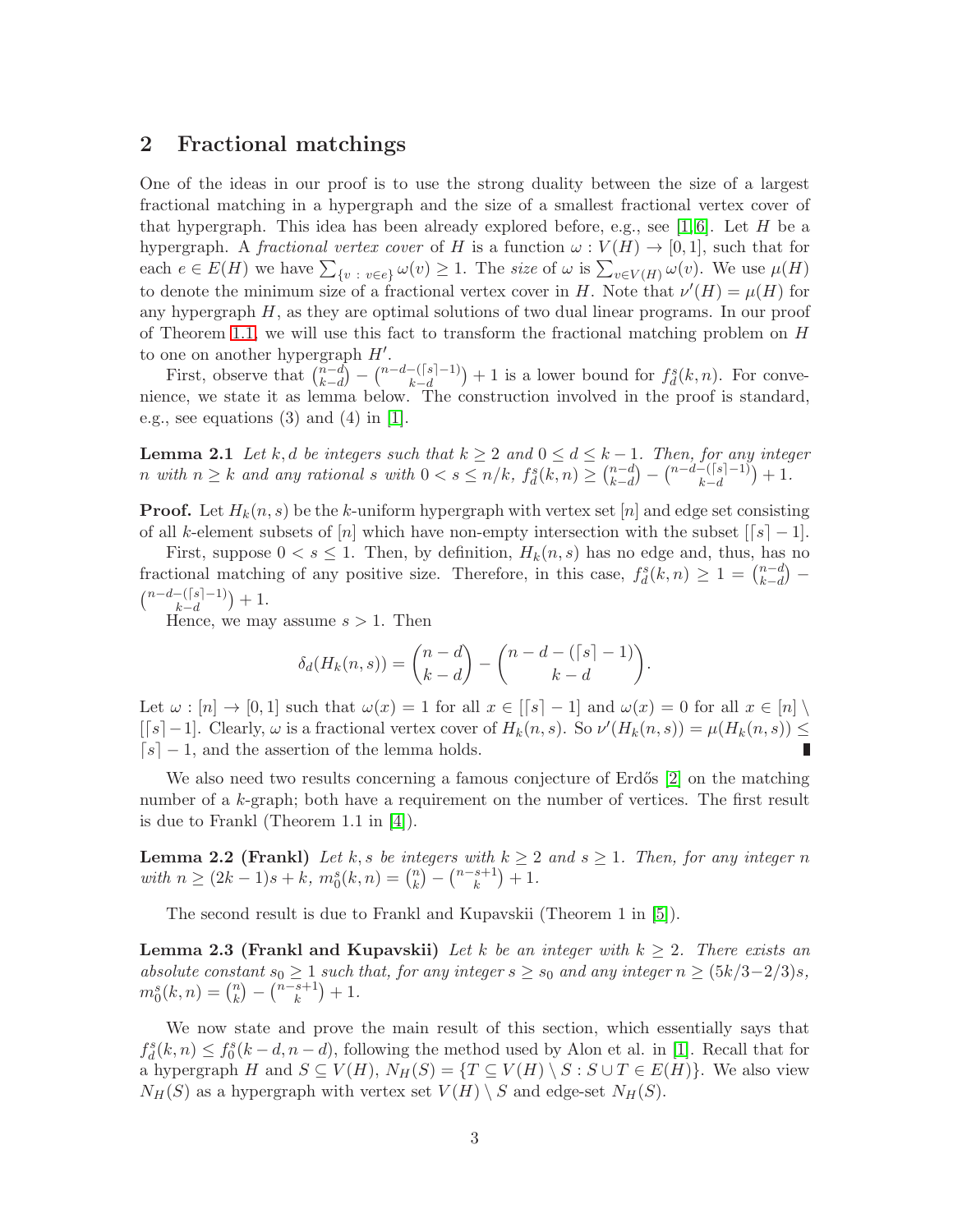**Lemma 2.4** Let k, d be integers with  $k \geq 2$  and  $1 \leq d \leq k-1$ , and let n be a positive integer and s be a rational constant with  $0 < s \leq n/k$ . Let H be a k-graph on n vertices such that, for every d-set S, the  $(k-d)$ -graph  $N_H(S)$  has a fractional matching of size at least s. Then H has a fractional matching of size at least s.

**Proof.** Let  $\omega$  be a fractional vertex cover of H with size  $\mu(H)$ , and write  $V(H)$  =  $\{v_1, \ldots, v_n\}$  such that

$$
(1) \ \omega(v_1) \geq \omega(v_2) \geq \cdots \geq \omega(v_n).
$$

Let  $H_{\omega}$  be the k-graph with vertex set  $V(H)$  and edge set

$$
E(H_{\omega}) = \left\{ e : e \in {V(H) \choose k} \text{ and } \sum_{v \in e} \omega(v) \ge 1 \right\}.
$$

Then  $\omega$  is also a fractional vertex cover of  $H_{\omega}$ ; so  $\mu(H_{\omega}) \leq \mu(H)$ . Since every edge of H is also an edge of  $H_{\omega}$ , we have  $\nu'(H_{\omega}) \ge \nu'(H)$ . Hence,  $\nu'(H_{\omega}) = \mu(H_{\omega}) \le \mu(H)$  $\nu'(H) \leq \nu'(H_{\omega})$ . Thus, we have

$$
(2) \ \nu'(H) = \nu'(H_{\omega}).
$$

Let  $S = \{v_{n-d+1}, \ldots, v_n\}$ . Then,  $|S| = d$ . Let  $w_0 := \frac{1}{d} \sum_{v \in S} \omega(v)$ , and define  $\omega'$ :  $V(H_{\omega}) \rightarrow [0, 1]$  such that

$$
\omega'(v) = \begin{cases} \omega(v), & \text{if } v \in V(H_\omega) \setminus S; \\ w_0, & \text{if } v \in S. \end{cases}
$$

We may assume that  $w_0 < 1/k$ . For, otherwise,  $\nu'(H) = \mu(H) = \sum_{v \in V(H)} \omega(v) \ge$  $n\omega_0 \geq n/k \geq s$ ; so the assertion of the lemma holds.

Let  $\omega'' : V(H) \to \mathbb{R}^+ \cup \{0\}$  be a function such that

$$
\omega''(v) = \frac{\omega'(v) - w_0}{1 - kw_0} \quad \text{for all } v \in V(H).
$$

Then  $\omega''(v) = 0$  for  $v \in S$ . Note that  $N_{H_{\omega}}(S)$  is a  $(k-d)$ -graph with vertex set  $V(H_{\omega}) \setminus S$ (which has  $n - d$  vertices). For any edge  $e \in N_{H_{\omega}}(S)$ , since  $\omega$  is also a vertex cover of  $H_{\omega}$ and  $e \cup S \in E(H_\omega)$ , we have  $\sum$ v∈e∪S  $\omega(v) \geq 1$ . Recall that  $\omega(v) = \omega'(v)$  for any  $v \in V(H) - S$ and  $\omega'(x) = 0$  for any  $x \in S$ . So we have

$$
\sum_{v \in e} \omega''(v) = \sum_{v \in e} \frac{\omega'(v) - w_0}{1 - kw_0}
$$

$$
= \frac{\sum_{v \in e} \omega'(v) - kw_0}{1 - kw_0}
$$

$$
= \frac{\left(\sum_{v \in e \cup S} \omega(v)\right) - kw_0}{1 - kw_0} \ge 1.
$$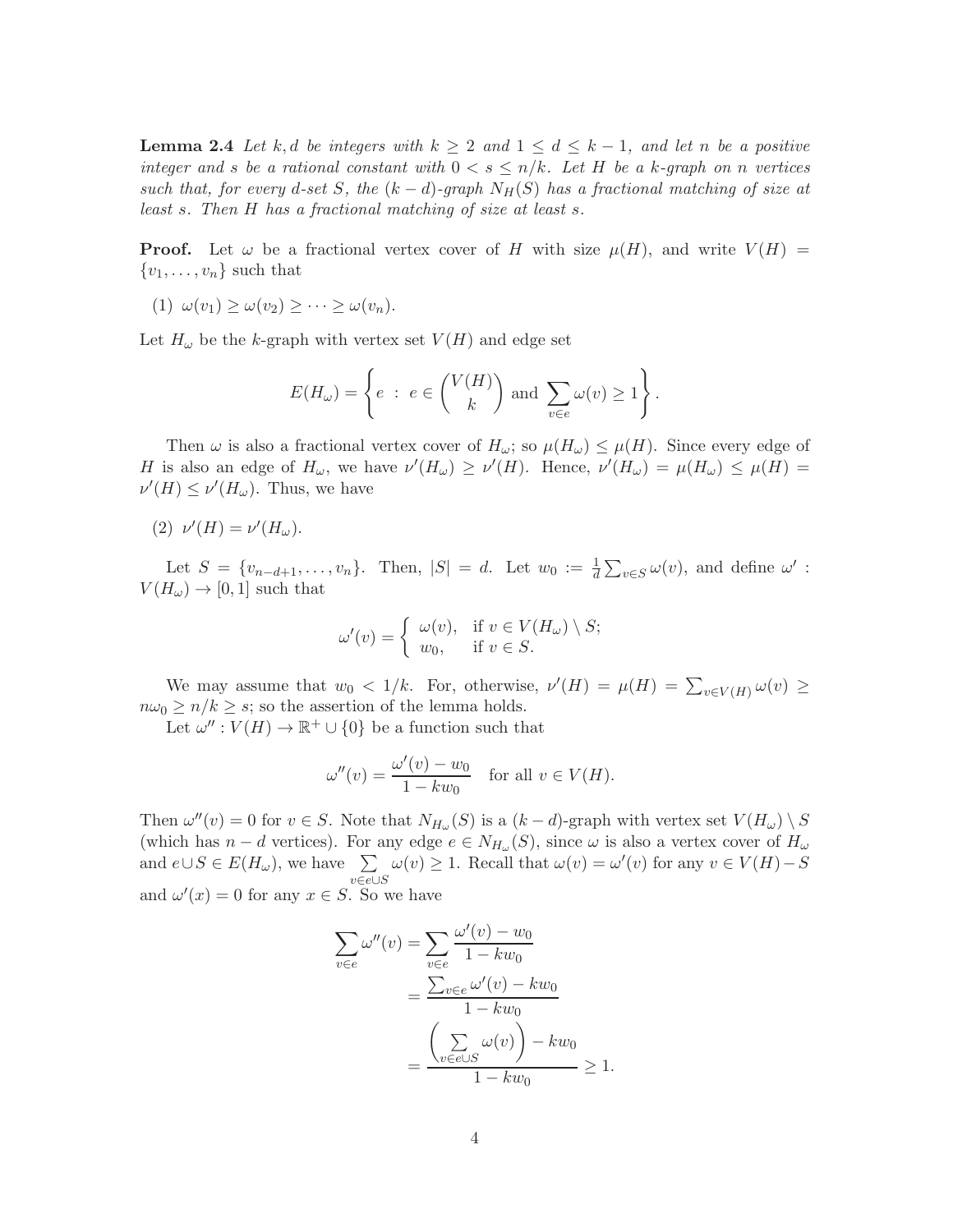Thus, the function  $\omega''$  restricted to  $V(H_{\omega}) \setminus S$  is a fractional vertex cover of  $N_{H_{\omega}}(S)$ . Then by hypothesis and Strong Duality Theorem, we have

$$
\sum_{v \in V(H_{\omega}) \setminus S} \omega''(v) \ge \mu(N_{H_{\omega}}(S)) = \nu'(N_{H_{\omega}}(S)) \ge s.
$$

Recall that  $\omega$  is a minimum vertex cover of  $H_{\omega}$ . Note that  $\nu'(H_{\omega}) \leq n/k$ ; so  $k\omega_0 \sum_{v \in V(H_{\omega})} \omega(v) \leq$  $k\omega_0(n/k) = n\omega_0$ . Hence, we have

$$
s \leq \sum_{v \in V(H_{\omega}) \setminus S} \omega''(v) = \sum_{v \in V(H_{\omega})} \omega''(v) = \frac{\sum_{v \in V(H_{\omega})} \omega(v) - n w_0}{1 - k w_0} \leq \sum_{v \in V(H_{\omega})} \omega(v) = \nu'(H_{\omega}).
$$

Thus by  $(2)$ , H has a fractional matching of size at least s.

 $\overline{\mathcal{L}}$ 

## 3 Proof of Theorem [1.1.](#page-1-0)

First, we give a proof of Theorem [1.1.](#page-1-0) Let k, d be integers with  $k \geq 4$  and  $2k/5 < d \leq k-1$ , and let *n* be an integer with  $n \geq 2k^2$ . If  $d \geq k/2$  let  $s_0 = 0$ , and if  $2k/5 < d \leq k/2$  let  $s_0 \geq 1$ be given as in Lemma [2.3.](#page-2-2) Note that  $k - d \ge 2$ . By Lemma [2.4,](#page-2-0)  $f_d^s(k, n) \le f_0^s(k - d, n - d)$ .

Since  $d < k$ ,  $[s] \leq (n + k - 1)/k < (n - d)/(k - d)$ ; so

$$
f_d^s(k, n) \le f_0^s(k - d, n - d) \le m_0^{\lceil s \rceil}(k - d, n - d).
$$

Therefore, in view of Lemma [2.1,](#page-2-3) it suffices to show that  $m_0^{[s]}$  $\binom{|s|}{0} (k-d, n-d) \leq \binom{n-d}{k-d}$  $_{k-d}^{n-d}$ ) –  $\binom{(n-d)-[s]+1}{k-d}$  $\binom{n-|s|+1}{k-d}+1$  for all s with  $s_0 < s \leq n/k$  (in which case  $\lceil s \rceil \leq (n-d)/(k-d)$ ).

We apply Lemma [2.2](#page-2-1) (when  $d \geq k/2$ ) and Lemma [2.3](#page-2-2) (when  $2k/5 < d < k/2$ ) on a  $(k-d)$ -graph of order  $n-d$ . Thus, we need to verify that, for every s with  $s_0 < s \leq n/k$ ,  $f(d) := (n - d) - [(2(k - d) - 1)\sqrt{s}] + (k - d)] \ge 0$  when  $d \ge k/2$ , and  $g(d) := (n - d) (5(k-d)/3-2/3)\lceil s \rceil \ge 0$  when  $2k/5 < d < k/2$ .

Note that the first derivatives  $f'(d) = 2[s] > 0$  and  $g'(d) = 5[s]/3 - 1 > 0$  when s > 0. Hence, when  $d \ge k/2$ ,  $f(d) \ge f(k/2) = n - k - (k-1)$ [s]  $\ge 0$ , as  $s \le n/k$  and  $n \geq 2k^2$ . When  $2k/5 < d < k/2$ , we have  $d \geq (2k+1)/5$ . So  $g(d) \geq g((2k+1)/5)$  $n - (2k+1)/5 - (k-1)$ [s]  $\geq 0$ , as  $s \leq n/k$  and  $n \geq 2k^2$ . П

#### 4 Concluding remarks

Rödl, Ruciński, and Szemerédi [\[7\]](#page-6-4) determined  $f_{k-1}^s(k, n)$  for  $0 < s \leq n/k$ . For the entire range  $1 \leq d \leq k-2$ , Kühn, Osthus, and Townsend [\[6\]](#page-6-3) proved the following asymptotic result.

**Theorem 4.1 (Kuhn, Osthus, and Townsend)** Let k, d be integers with  $k \geq 3$  and  $1 \leq d \leq k-2$ , and let  $0 \leq a \leq \min\{1/(2(k-d)), 1/k\}$ . Then, for positive integers n,

$$
f_d^{an}(k,n) \sim \left(1 - (1-a)^{k-d}\right) \binom{n-d}{k-d}.
$$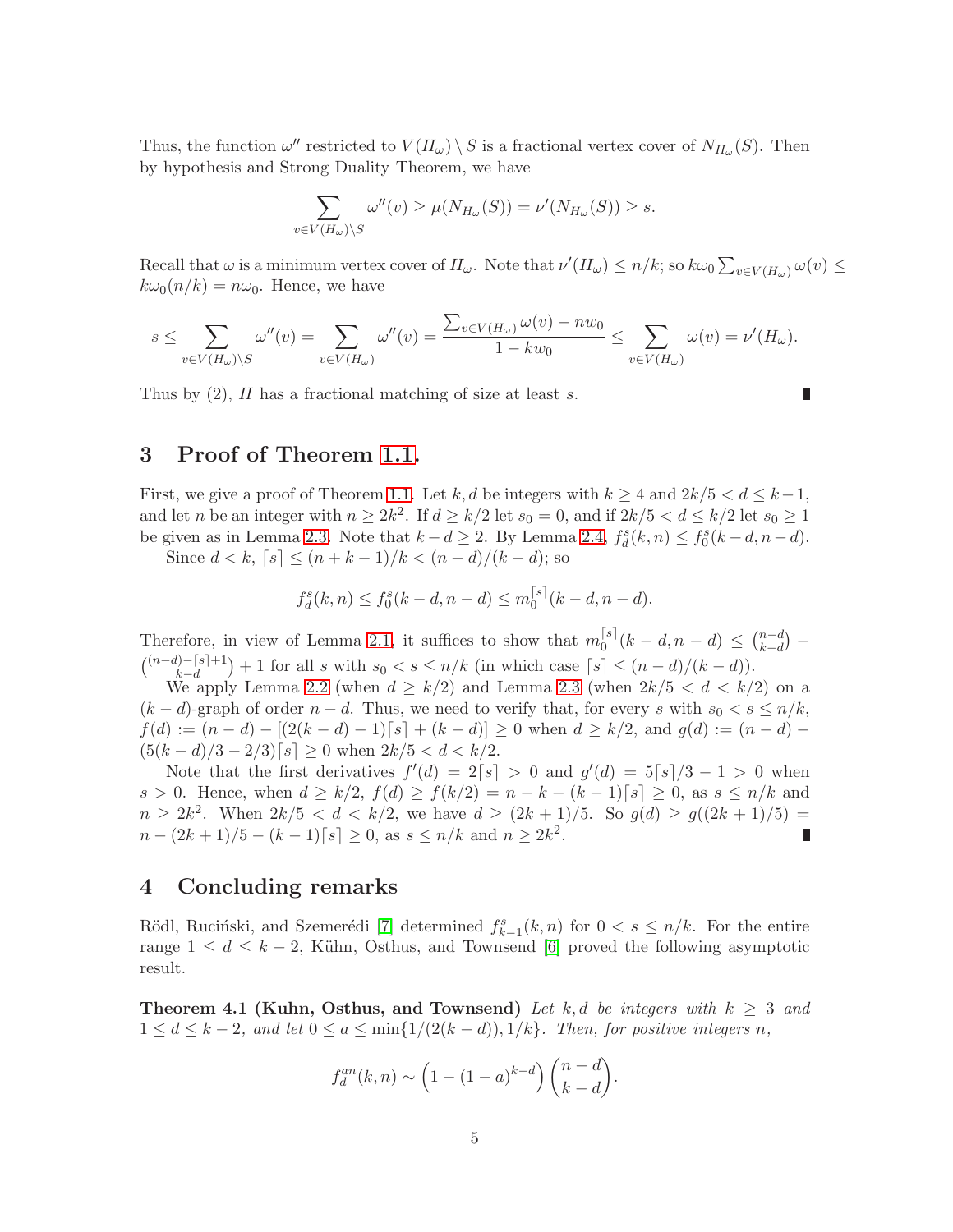Thus,  $f_d^s(k, n)$  is asymptotically determined when  $1 \leq d \leq k-2$  and  $s \leq n/(2(k-d))$ , and when  $d \ge k/2$  and  $s \in (0, n/k]$ . Theorem [1.1](#page-1-0) determines  $f_d^s(k,n)$  exactly when  $d > 2k/5$ and n, s large enough.

For matchings, Kühn, Osthus, and Townsend [\[6\]](#page-6-3) proposed the following conjecture.

Conjecture 4.2 (Kühn, Osthus, and Townsend) For all  $\varepsilon > 0$  and all integers n, k, d, s with  $1 \leq d \leq k-1$  and  $1 \leq s \leq (1-\varepsilon)n/k$ ,

<span id="page-5-5"></span>
$$
m_d^s(k,n) \sim \left(1 - (1 - s/n)^{k-d}\right) \binom{n-d}{k-d}.
$$

Kühn, Osthus, and Townsend [\[6\]](#page-6-3) proved that Conjecture [4.2](#page-5-5) holds for  $k/2 \leq d \leq k-1$ . Han [\[3\]](#page-5-1) showed that this conjecture holds for  $0.42k < d < k/2$ . Alon et al. [\[1\]](#page-5-0) showed for any two constants  $\alpha, \alpha'$  with  $0 < \alpha'^{1/r} \ll \alpha < 1/k$ , where r is a sufficiently large integer, there exists  $n_0$  such that for all  $n \geq n_0$ ,  $m_d^{(1-\alpha)n/k}$  $d_{d_{\alpha}}^{(1-\alpha)n/k}(k,n) \leq f_d^{(1/k-\alpha+\alpha')n}$  $\frac{d^{(1/\kappa-\alpha+\alpha)m}(k,n)}{d}$ . By Lemma [2.1,](#page-2-3) we have  $\binom{n-d}{k-d}$  $\binom{n-d}{k-d} - \binom{n-d-(n/k-\alpha n)}{k-d} \leq m_d^{(1/k-\alpha)n}$  $\frac{d^{(1/\kappa-\alpha)n}(k,n)}{d}$ . Recall that Alon et al. [\[1\]](#page-5-0) proved  $m_d^{n/k}$  $\frac{n}{d}(k,n) \sim \max\{c^*,1/2\}\binom{n-d}{k-d}$  $_{k-d}^{n-d}$ , where  $f_d^{n/k}$  $d^{n/k}(k,n) \sim c^* \binom{n-d}{k-d}$  $_{k-d}^{n-d}$ ). Note that for  $k \geq 3$  and  $2k/5 \leq d \leq k-1, 1-(1-1/k)^{k-d} < 1/2.$  As a consequence of Theorem [1.1](#page-1-0) and another result in Alon et al. (see Theorem 1.1 in [\[1\]](#page-5-0)), we can derive the following result.

Corollary 4.3 Let k, d be integers such that  $k \geq 2$  and  $d > 2k/5$ . For any constant  $\alpha$  with  $0 < \alpha < 1/k$ , there exists  $n_0$  such that for any  $n \geq n_0$ ,

$$
m_d^{(1/k-\alpha)n}(k,n) \sim \binom{n-d}{k-d} \left(1 - (1 - 1/k + \alpha)^{k-d}\right),
$$

and

$$
m_d^{n/k}(k, n) \sim \frac{1}{2} \binom{n-d}{k-d}
$$

#### <span id="page-5-0"></span>References

- [1] N. Alon, P. Frankl, H. Huang, V. Rödl, A. Ruciński, and B. Sudakov, Large matchings in uniform hypergraphs and the conjectures of Erdős and Samuels, J. Combin. Theory Ser. A, **119** (2012), 1200-1215.
- <span id="page-5-4"></span>[2] P. Erdős, A problem on independent r-tuples, Ann. Univ. Sci. Budapest, Eötvös Sect. Math., 8 (1965), 93–95.
- <span id="page-5-1"></span>[3] J. Han, Perfect matchings in hypergraphs and the Erdős matching conjecture, SIAM J. Discrete Math., 30 (2016), 1351–1357.
- <span id="page-5-2"></span>[4] P. Frankl, Improved bounds for Erdős matching conjecture, J. Combin. Theory Ser. A, 120 (2013), 1068–1072.
- <span id="page-5-3"></span>[5] P. Frankl and A. Kupavskii, The Erdős matching conjecture and concentration inequalities, [arXiv:1806.08855.](http://arxiv.org/abs/1806.08855)